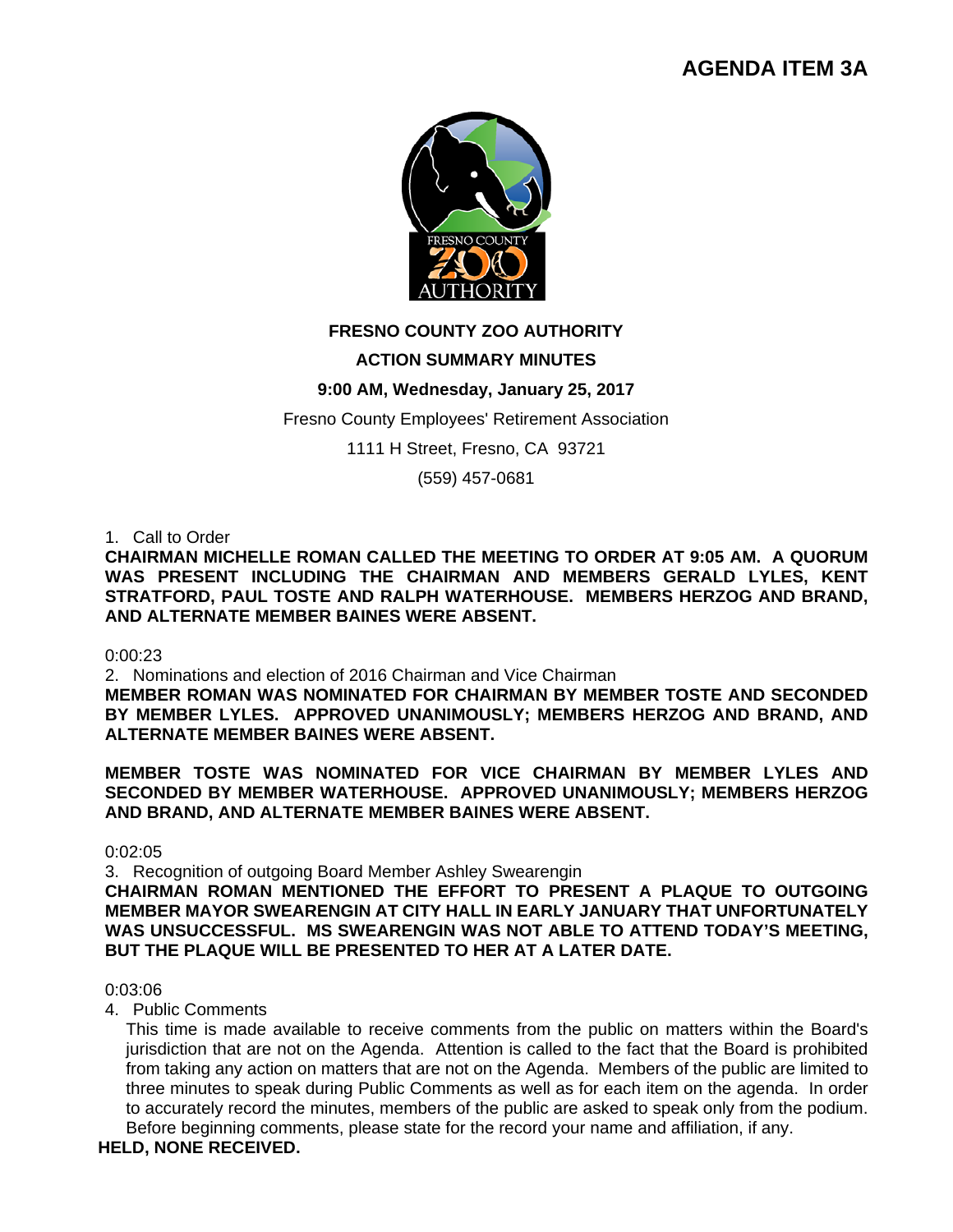# 0:03:41

# 5. Consent Agenda

These matters are routine in nature and are usually approved by a single vote. Prior to action by the Board, the public will be given the opportunity to remove any item from the Consent Calendar. Items removed from the Consent Calendar may be heard immediately following approval of the Consent Calendar.

# **MEMBER TOSTE MOVED FOR APPROVAL. SECONDED BY MEMBER WATERHOUSE, THE MOTION PASSED UNANIMOUSLY AND WITHOUT COMMENT. MEMBERS HERZOG AND BRAND, AND ALTERNATE MEMBER BAINES WERE ABSENT.**

- a. Review and approve minutes of December 14, 2016
- b. Review and approve payment of County of Fresno invoice for Professional and Specialized Services in the amount of \$19,750,06 for November and December 2016
- c. Receive Treasurer's Reports for November, December, and Quarter Ending December 2016

# 0:04:27

Mr. Herzog arrived during Item 6.

6. Receive report from Fresno County Employee's Retirement Association Administrator Donald Kendig on the status of the Association's new building

**RECEIVED; MR. KENDIG REPORTED ON CONSTRUCTION AND THE EXPECTED AMENITIES FOR THEIR OFFICES NEAR PALM AND NEES AVENUES IN THE PINEDALE AREA CHAIRMAN ROMAN THANKED MR. KENDIG FOR FCERA'S GENEROSITY ALLOWING THE AUTHORITY TO USE THEIR CURRENT AND FUTURE FACILITIES.** 

# 0:24:19

7. Fresno Chaffee Zoo Director's report

**RECEIVED; IN THE ABSENCE OF DIRECTOR SCOTT BARTON, CHIEF FINANCIAL OFFICER BRIAN GOLDMAN REPORTED THAT THE FINAL ATTENDANCE FIGURE FOR CALENDAR YEAR 2016 WAS A RECORD 964,000; AND IN THE 12-MONTH PERIOD OF OCTOBER 2015- SEPTEMBER 2016, ATTENDANCE WAS 1,020,000. THE LION CUB IS DOING WELL AND WILL BE ON EXHIBIT WITH WARMER WEATHER. A 60-POUND RHINO WAS BORN YESTERDAY AND IS ALSO DOING WELL. REQUESTS FOR ARCHITECTS' PROPOSALS FOR THE DESIGN OF THE ASIA AREA HAVE BEEN RECEIVED AND ARE BEING CONSIDERED BY THE SELECTION COMMITTEE FOR INVITATIONS TO PRESENT DESIGNS. OTHER PROJECTS IN VARIOUS STAGES, INCLUDING THE WATER PLAY AREA, STORM DRAIN AND AFRICAN RIVER. MR. GOLDMAN SAID HE WAS WORKING ON ACCOUNTING FOR THE MONEY IN THE CONTINGENCY FUND WAS SPENT FOR AFRICAN ADVENTURE WITH THE PROJECT MANAGER.** 

**AFTER COMMENTS FROM MEMBER TOSTE, ZOO CORP COUNSEL DOUG LARSON, ZOO CORP CHAIRMAN JOHN VALENTINO, AND AUTHORITY COUNSEL JANE SMITH, THE CHAIRMAN GAVE DIRECTION TO COUNSEL TO LOOK INTO WHETHER THE AUTHORITY IS ENTITLED TO SEE THE SETTLEMENT AGREEMENT.** 

# 0:32:45

**8.** Receive Fresno's Chaffee Zoo Corporation Chief Financial Officer's report for November and December 2016

**RECEIVED; CHIEF FINANCIAL OFFICER BRIAN GOLDMAN REVIEWED THE DECEMBER REPORT, CLARIFYING THAT THE FIGURES ARE NOT YET FINAL, AND DO NOT REFLECT THE \$1.5M FOR SHARED COSTS THAT THE CITY OF FRESNO HAS RECENTLY REIMBURSED THE ZOO. WITH ATTENDANCE OVER 100,000 MORE THAN EXPECTED AND 19% HIGHER THAN IN**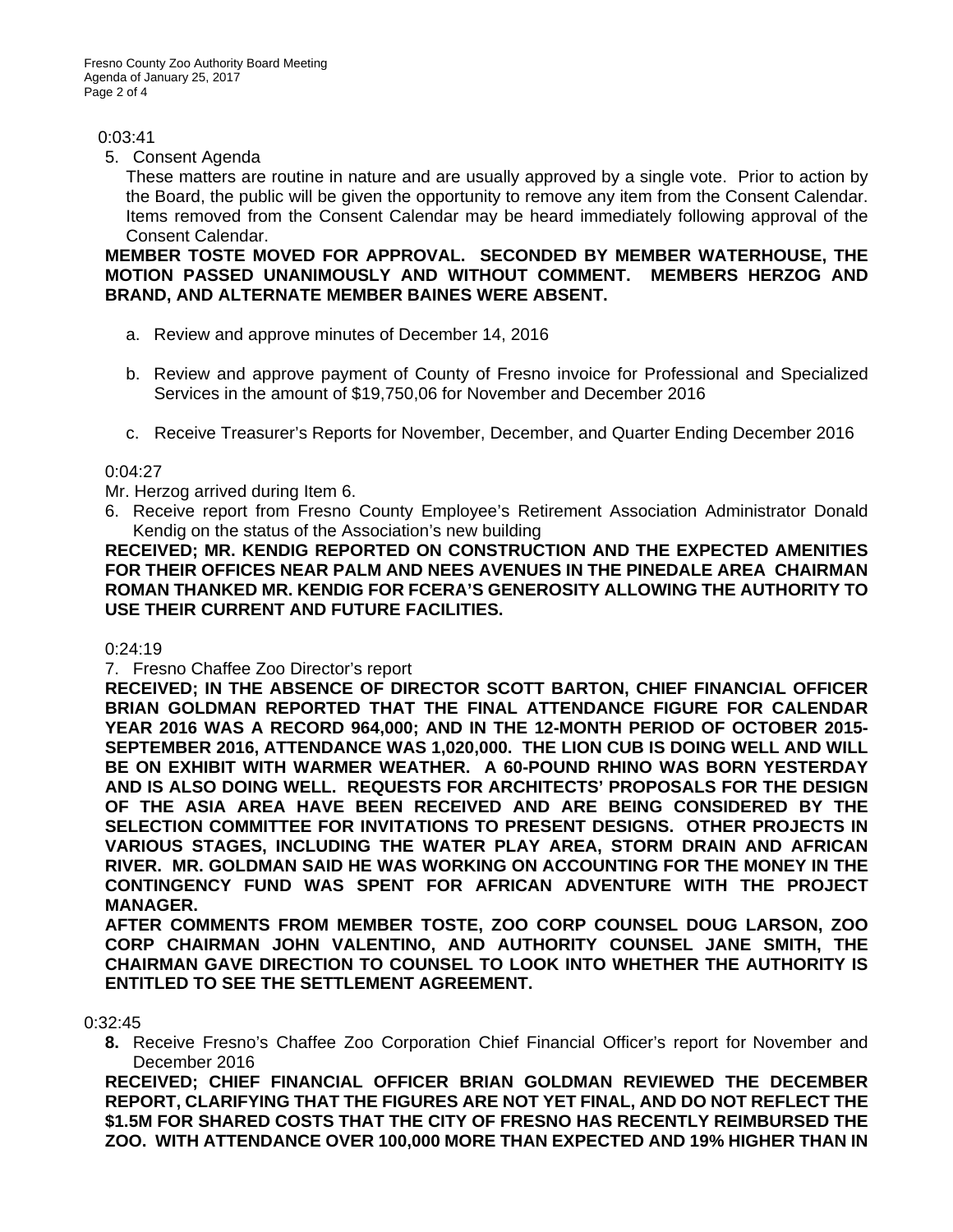**2015, SELF-GENERATED REVENUE WAS \$1.25M GREATER THAN BUDGETED, AND THE BUDGET SURPLUS WAS OVER \$2M. ADMISSIONS REVENUE WAS 69% GREATER AND GIRAFFE FEEDING AND CONCESSIONS WERE 120% AND 89% GREATER, RESPECTIVELY, THAN IN 2015. MR. GOLDMAN AND MEMBERS DISCUSSED THE \$1.5M FUNDS FROM THE CITY OF FRESNO FOR SHARED COSTS FOR INFRASTRUCTURE COMPLETED AND PLANNED WITHIN ROEDING PARK. ALISHA ANDERSON REPORTED ON THE SUCCESS OF THE CHRISTMAS ZOO LIGHTS. MEMBER LYLES ASKED ABOUT THE EFFECT OF THE FUTURE OLIVE AVENUE OVERPASS TO ACCOMMODATE HIGH SPEED RAIL AND ITS EFFECT ON THE ENTRANCE TO THE PARK.** 

**PUBLIC COMMENT WAS RECEIVED FROM CITIZEN ALBERT SANCHEZ.** 

0:44:05

9. Approve Fresno Chaffee Zoo fiscal year 2017 Measure Z Operating funds totaling \$4,522,000 for reimbursement of Animal and Veterinary salary and benefits, Animal Food, Utilities, and bank fees to wire reimbursement funds to the Zoo

**MR. GOLDMAN REVIEWED SOME OF THE ZOO'S HIGHLIGHTS FOR 2016, INCLUDING MEMBERSHIP REVENUE AND ATTENDANCE (OCTOBER 2015-SEPTEMBER 2016) THAT EXCEEDED ONE MILLION IN INCOME AND VISITORS; GROUP EVENT/FACILITY RENTAL REVENUE UP 84% AND CONCESSIONS PER CAPITA REVENUE UP 60% OVER 2015; AND THE EXPECTED IMPACT OF THE LION AND RHINO BIRTHS. THE 2017 BUDGET ANTICIPATES ATTENDANCE TO EQUAL 2016, AND THE ADDITION OF 6 FULL- AND 5 PART-TIME EMPLOYEES, FOR A TOTAL OF 142 AND 87, RESPECTIVELY. MEASURE Z FUNDS, AS A PERCENTAGE OF THE TOTAL OPERATING BUDGET, IS 2% LESS THAN LAST YEAR, WITH THE GOAL OF CONTINUING TO REDUCE DEPENDENCE ON MEASURE Z. COMMENTS WERE MADE BY MEMBERS TOSTE AND LYLES REGARDING THE MEASURE Z FUND BUDGET-TO-ACTUAL VARIANCES FOR SEPTEMBER AND DECEMBER FROM PAGE 3 OF ITEM 5C.2. AUTHORITY TREASURER MEGAN MARKS STATED SHE WAS MONITORING IT.**  Vote 1:05

**MEMBER TOSTE MOVED FOR APPROVAL. SECONDED BY MEMBER WATERHOUSE, THE MOTION PASSED UNANIMOUSLY. MEMBERS BRAND AND ALTERNATE MEMBER BAINES WERE ABSENT.** 

1:05:20 Member Stratford left the meeting during Item 56.

10. Approve Fresno's Chaffee Zoo Corporation request for FY 2017 Measure Z Capital funds totaling \$670,031.45, including \$488,510.05 for a Storm Drain Pipeline Extension and \$181,521.40 for infrastructure work for the future Water Play Area

**MR. GOLDMAN PRESENTED THE REQUEST FOR TWO SEPARATE BUT RELATED PROJECTS TO BEGIN NEXT WEEK AND TO BE DONE CONCURRENTLY FOR COST SAVINGS AND EFFICIENCY. HOWEVER, BASED ON A RECENT CITY OF FRESNO REIMBURSEMENT FOR 65.6% OF THE COSTS FOR THE STORM DRAIN PIPELINE EXTENSION SHARED WITH THE ZOO, THAT ACTUAL COST WAS NOW \$168,047.05, REVISING THE TOTAL REQUESTED AMOUNT TO \$349,568.45.** 

**AFTER QUESTIONS AND DISCUSSION BY MEMBERS LYLES, TOSTE AND HERZOG REGARDING PONDING BASINS, PARKING, A PEDESTRIAN CROSSING AT BELMONT, CONTRACTS, LINE ITEMS, CONTINGENCY AND RETENTION FUNDS, MEMBER LYLES MOVED FOR APPROVAL OF THE REVISED REQUEST FOR \$349,568.45. SECONDED BY MEMBER HERZOG, THE MOTION PASSED. MEMBERS BRAND, STRATFORD AND ALTERNATE MEMBER BAINES WERE ABSENT.**